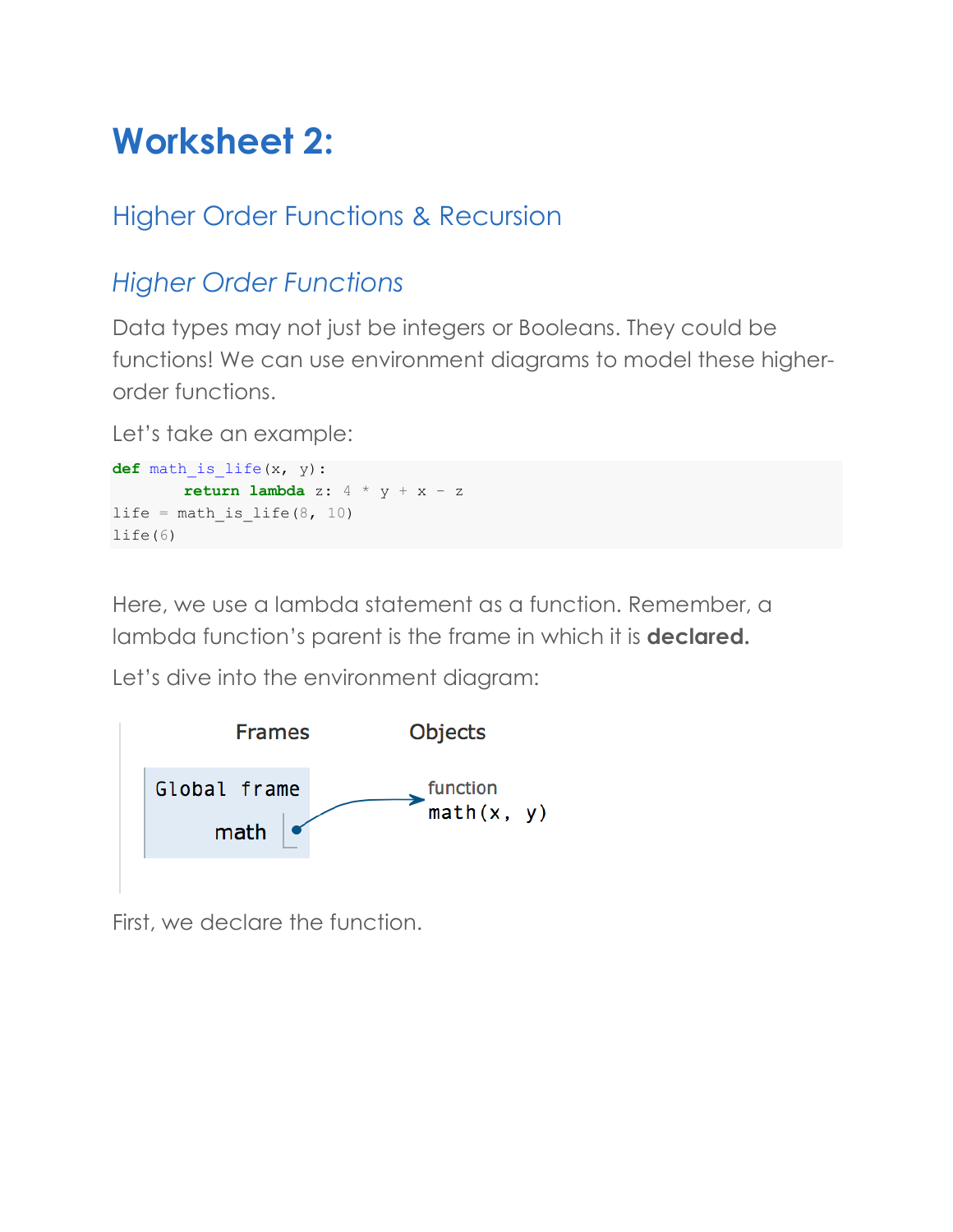

Then, we open a new frame when we hit a function call. Here, we used the lambda symbol to represent a lambda function. Its parent is f1, since it was declared in f1. This function is then returned, and bound to the variable life. This is an example of a function being returned.

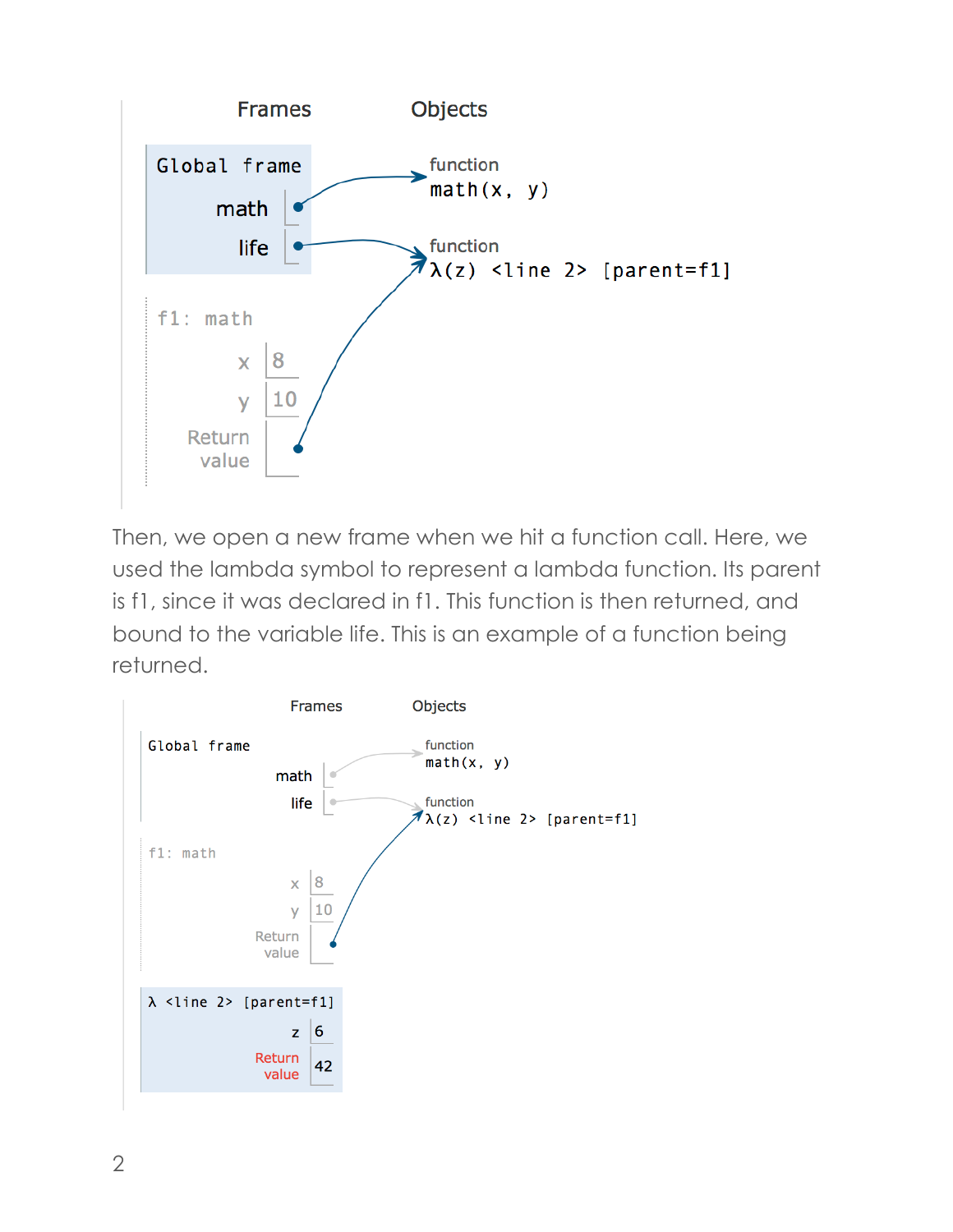When we open our new frame for our lambda function, we assign the value 6 to z, but our return statement requires x and y! Since the lambda function doesn't have it, we might think this function Errors.

However, from the power of higher order functions, it actually returns 42.

#### **If a frame uses a variable that's not declared in its frame, we look for that variable in the frame's parent.**

Here, x and y are assigned in the lambda function's parent. So, we can use those values to get 42.

Let's do some practice problems:

Draw the environment diagram for the following problem:

Remember:

```
\gg>'hello' + ' ' + 'human'
'hello human'
```

```
def water (x):
       adult = 'baby'y =lambda ice : x + x + adult
       def gas (z):
              z = z + zreturn y(z)
       return gas
gas = water('ice')water = gas('gas')
```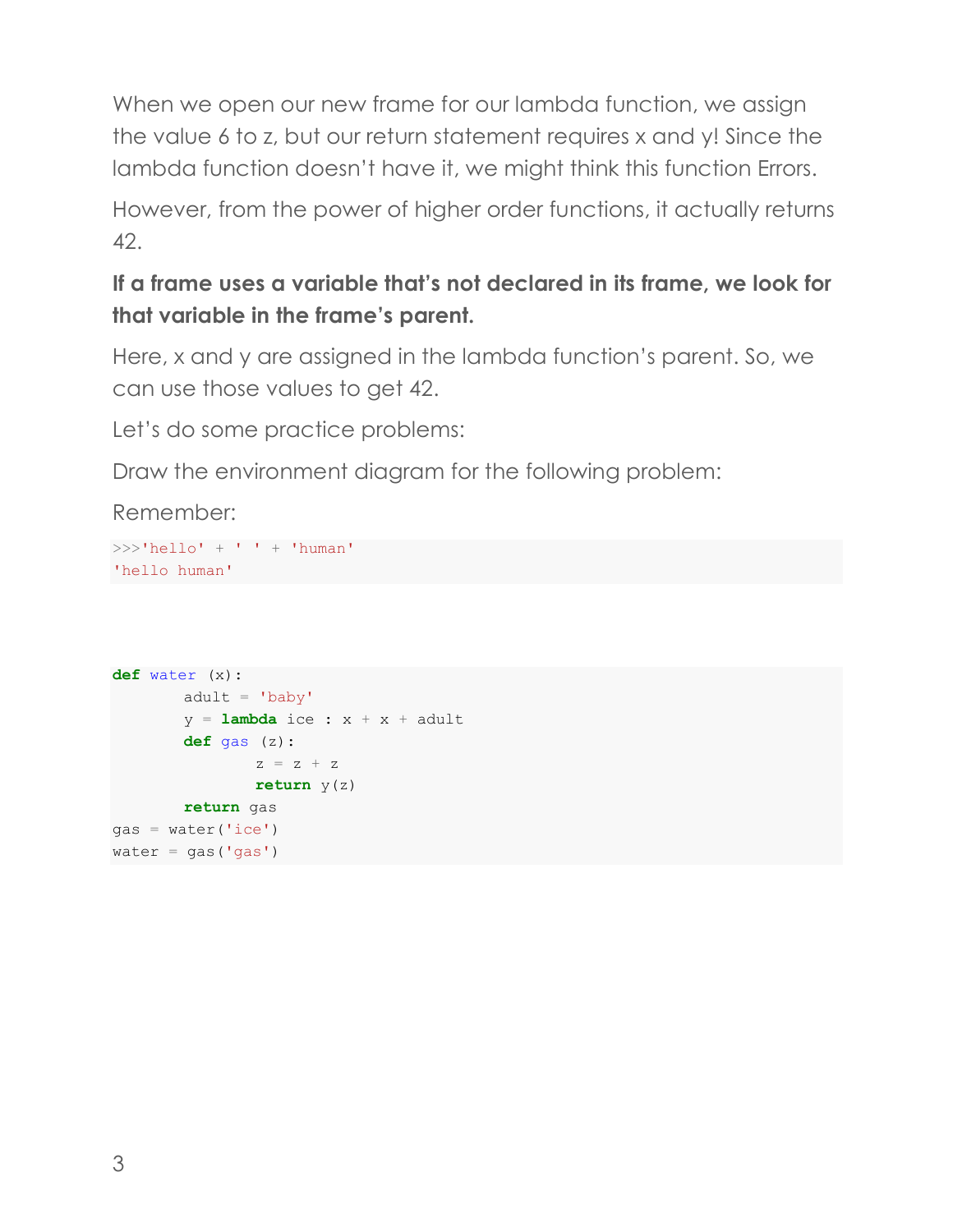#### Challenge:

```
def murph (murphy):
       murph = 'time'murphy = murph + ' ' + murphydef murph (murphy):
               murph = 10def murphy (murphy):
                      return murph + 20
               return murphy
       return murph('ys law')
murph = murph('love')gravity = murph('eureka')
```
#### Code Writing:

Write a lambda function for the following function:

```
def make_add_mul(a):
       def make_add(b):
               def make_mul(c):
                       return a + b * c
               return make_mul
       return make_add
```
Complete the function:

```
def check(a):
         """Returns a function which takes one parameter b and returns 'yes' if 
both a and b are True and 'no' otherwise
          >>> check(True)(True)
          'yes'
          >>> check(False)(True)
          'no'
         \overline{m}\,\overline{m}\,\overline{m}
```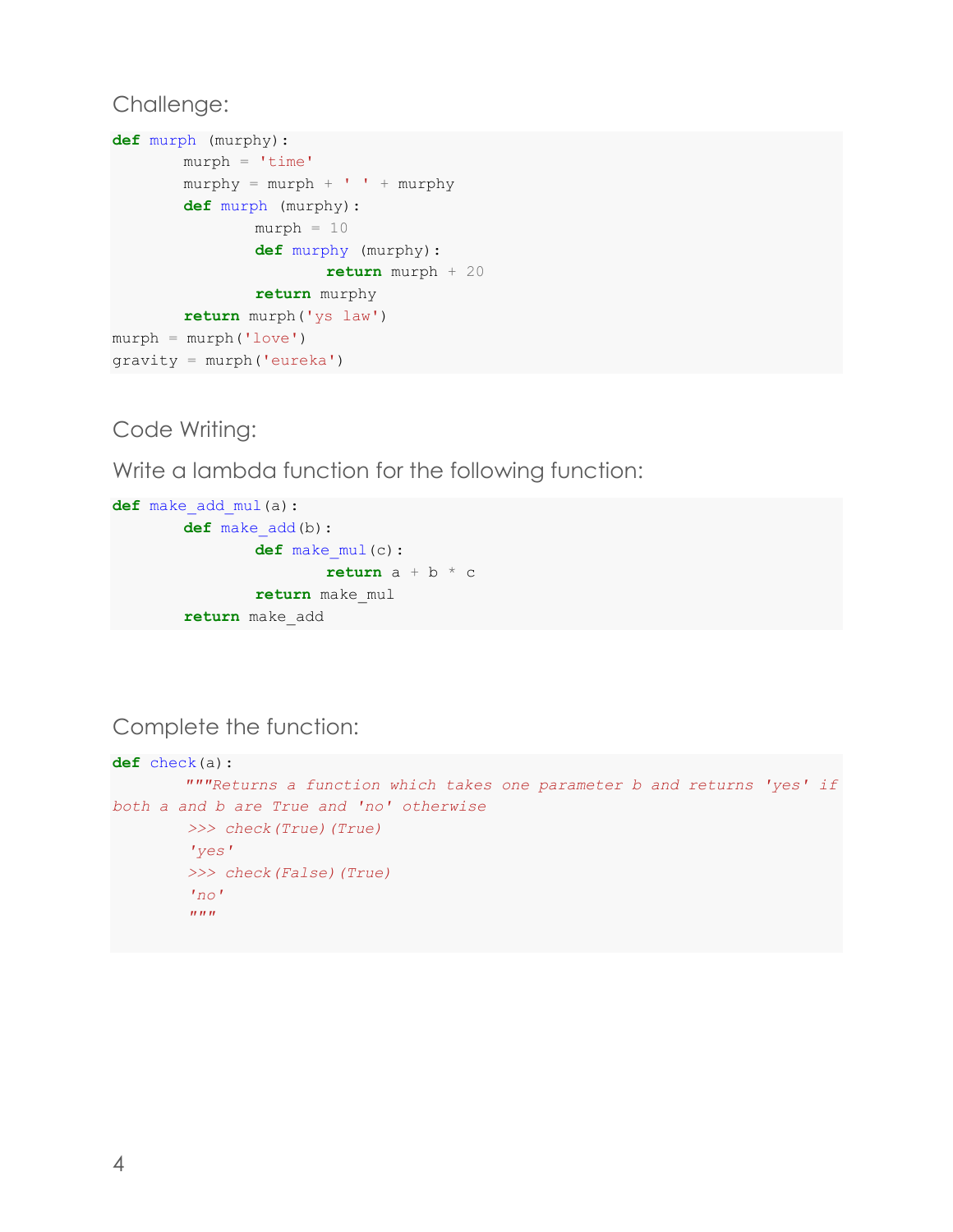#### **def** loopy(n):

*"""Returns a function which takes one parameter b and prints every digit of b from right to left, for n digits. If # of digits in b < n, return 'done' after printing each digit. Otherwise, return b, missing the digits printed.*

**\_\_\_\_\_\_\_\_\_\_\_\_\_\_\_\_\_\_\_\_\_\_\_\_\_\_\_\_\_\_\_\_\_\_\_\_\_\_\_\_\_\_\_\_\_\_**

**\_\_\_\_\_\_\_\_\_\_\_\_\_\_\_\_\_\_\_\_\_\_\_\_\_\_\_\_\_\_\_\_\_\_\_\_\_\_\_\_\_\_\_\_\_\_\_**

**\_\_\_\_\_\_\_\_\_\_\_\_\_\_\_\_\_\_\_\_\_\_\_\_\_\_\_\_\_\_\_\_\_\_\_\_\_\_\_\_\_\_\_\_\_\_\_**

**\_\_\_\_\_\_\_\_\_\_\_\_\_\_\_\_\_\_\_\_\_\_\_\_\_\_\_\_\_\_\_\_\_\_\_\_\_\_\_\_\_\_\_\_\_\_\_**

**\_\_\_\_\_\_\_\_\_\_\_\_\_\_\_\_\_\_\_\_\_\_\_\_\_\_\_\_\_\_\_\_\_\_\_\_\_\_\_\_\_\_\_\_\_\_\_\_**

**\_\_\_\_\_\_\_\_\_\_\_\_\_\_\_\_\_\_\_\_\_\_\_\_\_\_\_\_\_\_\_\_\_\_\_\_\_\_\_\_\_\_\_\_\_\_**

**\_\_\_\_\_\_\_\_\_\_\_\_\_\_\_\_\_\_\_\_\_\_\_\_\_\_\_\_\_\_\_\_\_\_\_\_\_\_\_\_\_\_\_\_\_\_**

**\_\_\_\_\_\_\_\_\_\_\_\_\_\_\_\_\_\_\_\_\_\_\_\_\_\_\_\_\_\_\_\_\_\_\_\_\_\_\_\_\_\_\_\_\_\_**

**\_\_\_\_\_\_\_\_\_\_\_\_\_\_\_\_\_\_\_\_\_\_\_\_\_\_\_\_\_\_\_\_\_\_\_\_\_\_\_\_\_\_\_\_\_\_**

**\_\_\_\_\_\_\_\_\_\_\_\_\_\_\_\_\_\_\_\_\_\_\_\_\_\_\_\_\_\_\_\_\_\_\_\_\_\_\_\_\_\_\_**

```
 >>> four = loopy(4)
 >>> four(123456)
 6
 5
 4
 3
 12
 >>> four(12)
 2
 1
 'done'
 >>> zero = loopy(0)
 >>> zero(61)
 61
 \overline{m} \overline{m}
```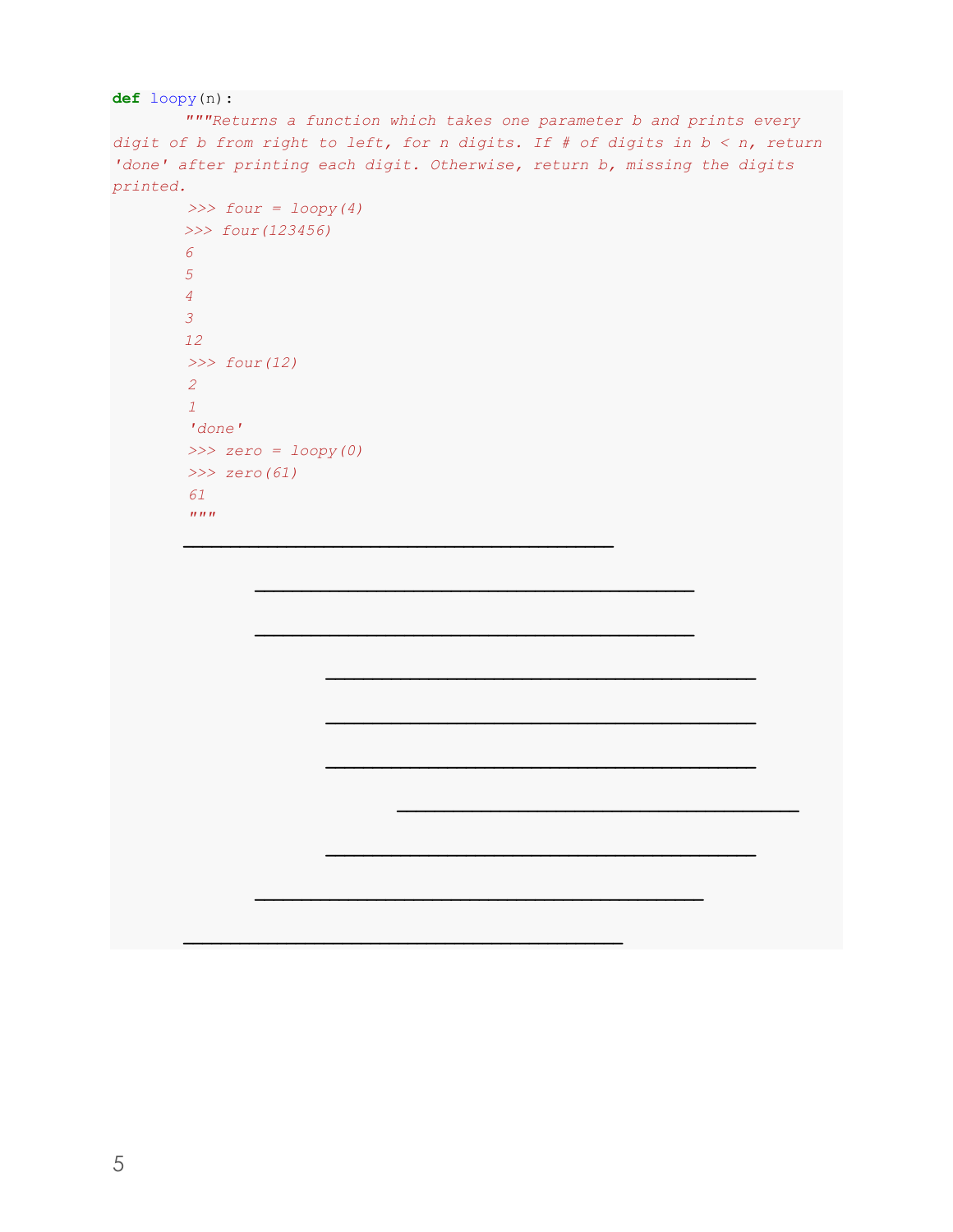## Recursion

This concept is one of the most difficult, but VITAL concept in this class. Recursion is when a function calls itself within its own body. When attempting recursive problems, we must keep a few things in mind.

### **1. We need a BASE CASE**

A base case is usually the simplest input into the function. This will stop the function from going farther, allowing us to stop recursively calling it.

#### **2. Make the RECURSIVE call using a simpler input**

If we want to call our function, we need a different input, otherwise, we will continually and endlessly call the same thing repeatedly. We need to change our input, so that we eventually hit our base case. In addition, when we write our recursive call, we must assume that the recursive function works. This is called the "recursive leap of faith".

## **3. Recursive Leap of FAITH**

When solving a recursive problem, we need to assume the recursive call works in order to solve the rest of the problem.

This might seem like a lot, so let's dive into a problem from lecture: factorial!

Review:

$$
5! = 5*4*3*2*1
$$

$$
4! = 4^*3^*2^*1
$$

 $0! = 1! = 1$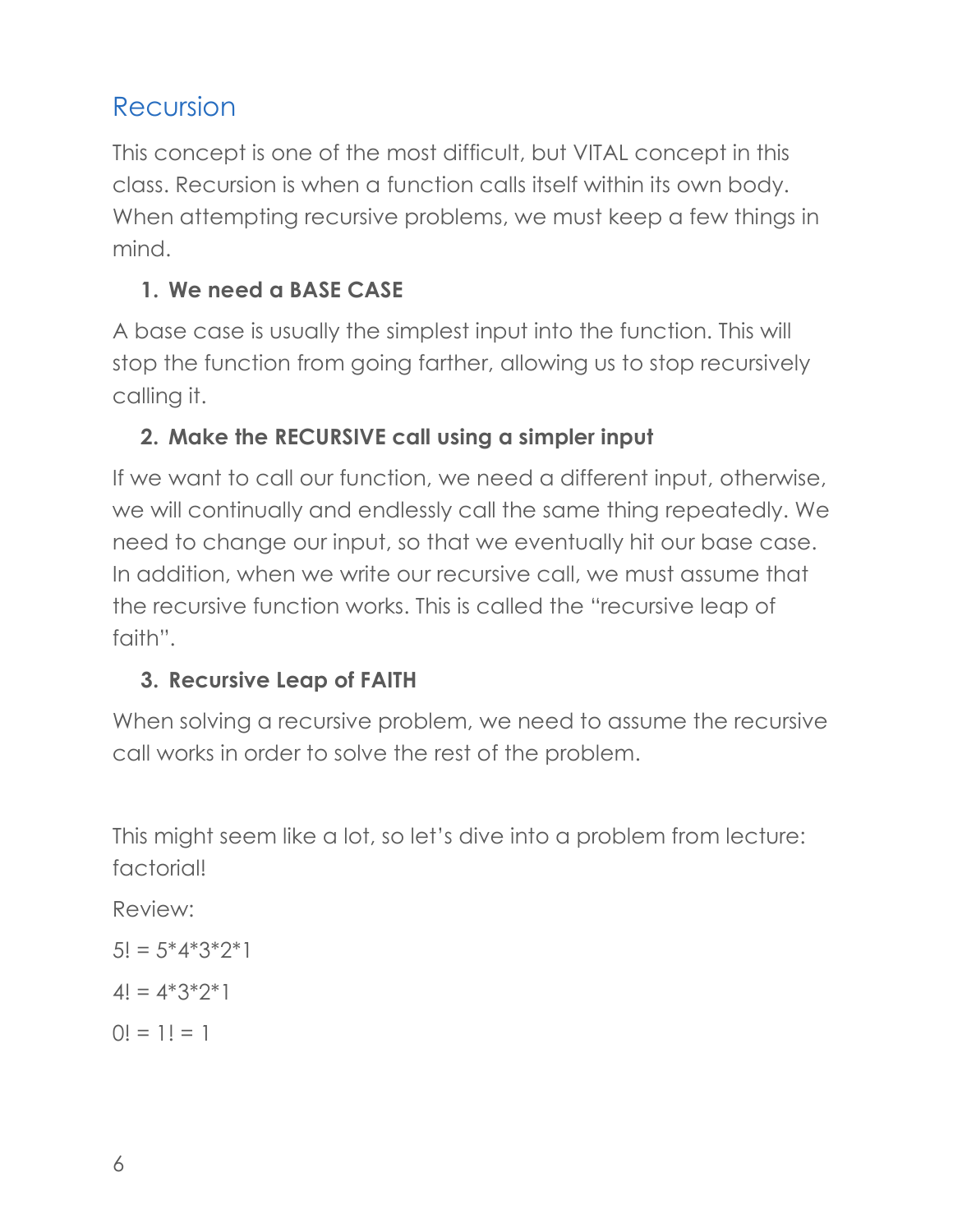Now, let's implement this recursively,

| def factorial(n): |        |  |  |  |
|-------------------|--------|--|--|--|
| if                |        |  |  |  |
|                   | return |  |  |  |
| else:             |        |  |  |  |
|                   | return |  |  |  |

First, we need a base case.

We know the simplest possible input is either 1 or 0, as both of those return 1. Therefore, it might be a good idea to use  $n == 0$  or  $n == 1$  as our base case. This way, we know our function will stop here.



Now, we need our recursive case.

Let's try to make our problem *simpler*. For example, we can generalize 5! to 5\*4!

If we work under the assumption our factorial function works, we can write our recursive case!

```
def factorial(n):
       if (n == 0 or n == 1):
              return 1
       else:
             return n * factorial(n-1)
```
And we are finished!

Your turn!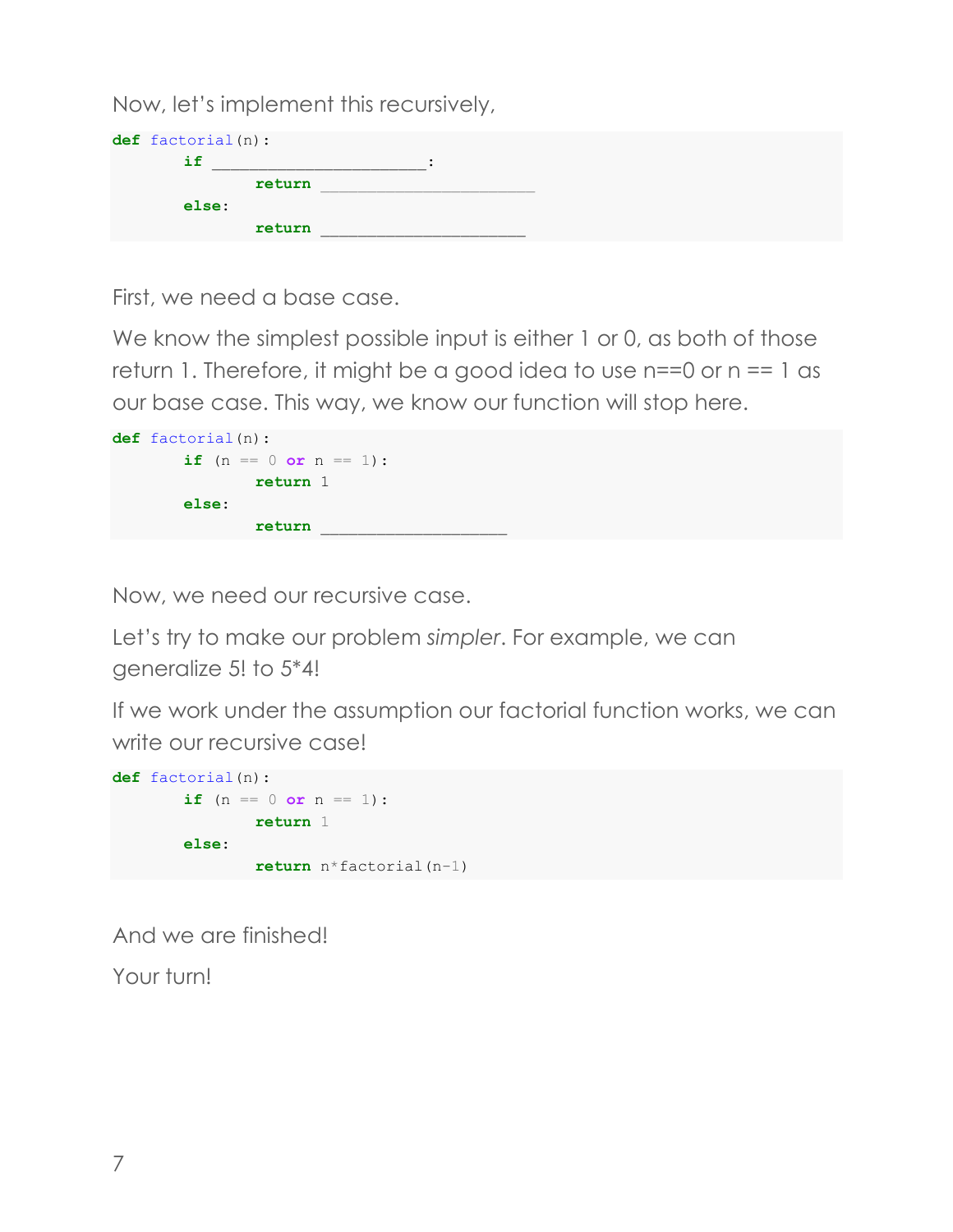## Code Writing Questions

| def count digits (n) :    |                                                                     |  |  |  |
|---------------------------|---------------------------------------------------------------------|--|--|--|
|                           | """Returns the number of digits in the inputted number. Implemented |  |  |  |
| recursively!              |                                                                     |  |  |  |
|                           | >>> count digits (43345)                                            |  |  |  |
|                           | 5                                                                   |  |  |  |
| >>> count digits (123456) |                                                                     |  |  |  |
|                           | 6                                                                   |  |  |  |
|                           | >>> count digits (0)                                                |  |  |  |
|                           | $\mathcal{I}$                                                       |  |  |  |
|                           | 11.11.11                                                            |  |  |  |
| if                        |                                                                     |  |  |  |
|                           |                                                                     |  |  |  |
|                           | return                                                              |  |  |  |
| else:                     |                                                                     |  |  |  |
|                           | return                                                              |  |  |  |
|                           |                                                                     |  |  |  |